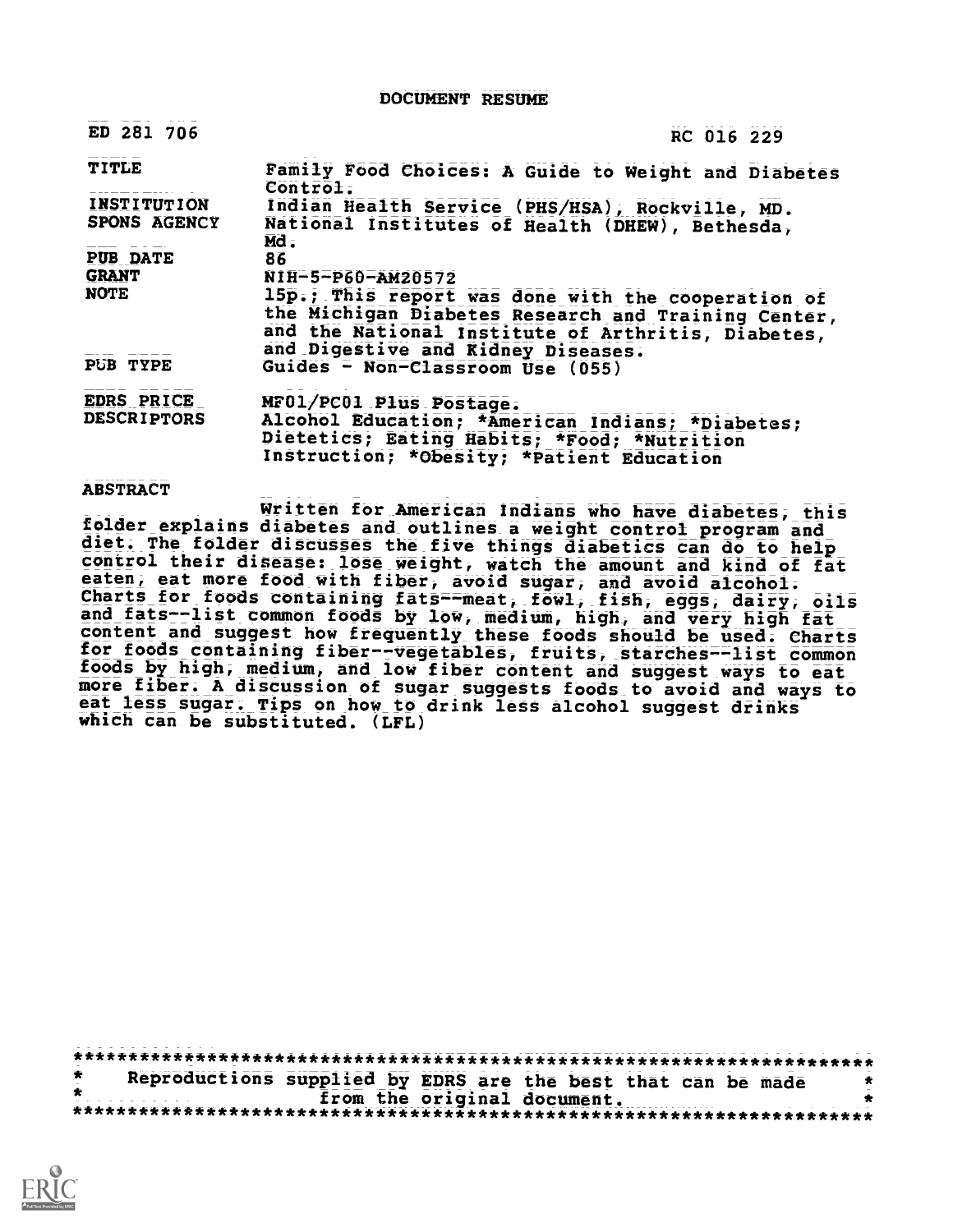## $\mathbb{Z}^{324}$  $25.622$  $\mathcal{P}$  and  $\mathcal{P}$ RECEIVED FAMILY FOOD CHOICES



# A Guide to Weight and Diabetes Control



ED281706

- U.S. DEPARTMENT OF EDUCATION<br>Office of Educational Research and Improvement
- EDUCATIONAL RESOURCES INFORMATION CENTER (ERIC)
- ong This document has been reproduced as<br>received from the person or organization<br>- originating it.
- D Minor changes have been made to improve
- Paints of view or opinions stated in this docu-<br>ment do not necessarily represent official<br>OERI position or policy.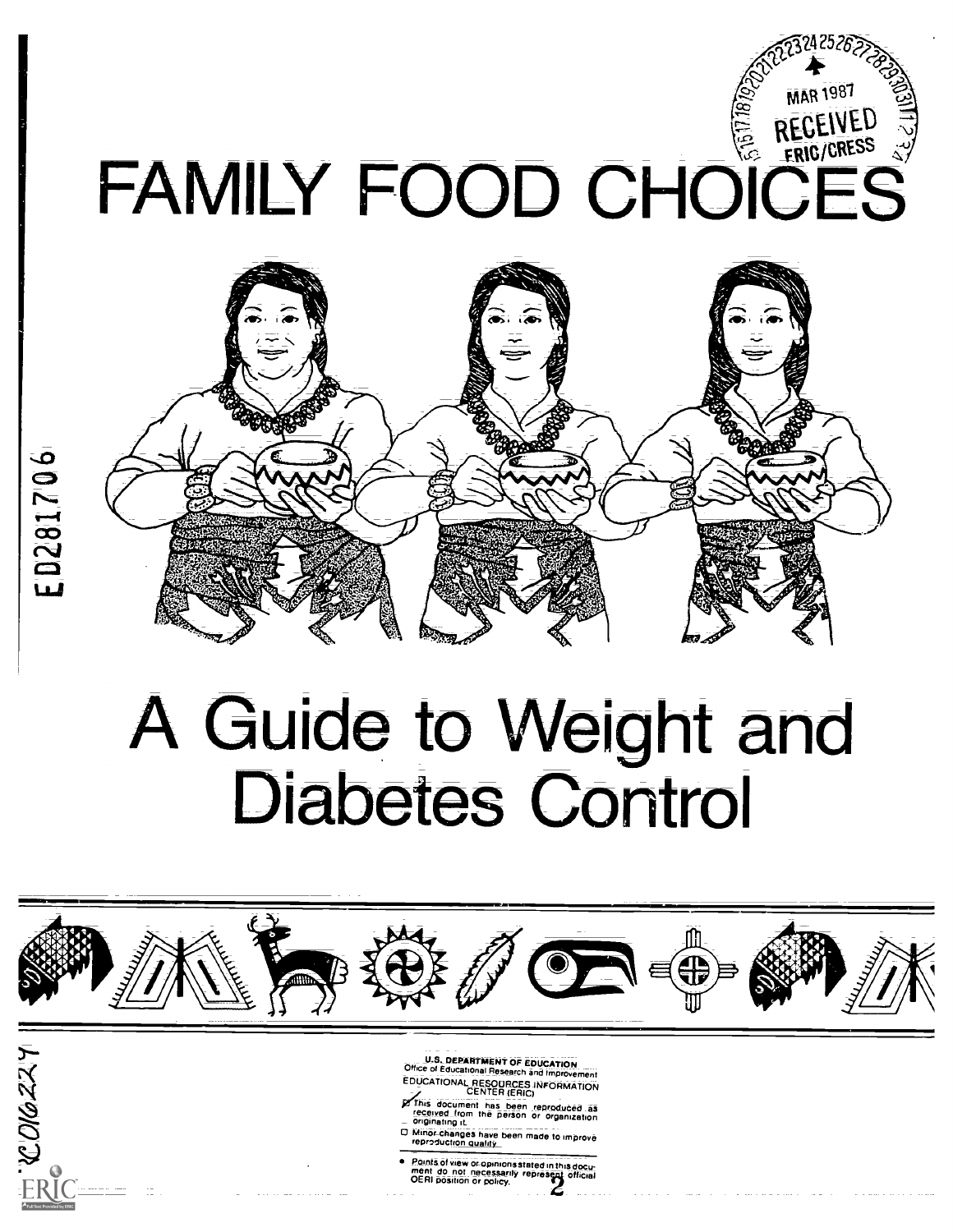#### FAMILY FOOD CHOICES: A Guide to Weight and Diabetes Control

Now you know you have diabetes. But why did you get it? And what can you do to control it? These are very important questions for people who have diabetes. The information in this folder explains why you have diabetes. It will give you tips on how to control your diabetes through the amount and kind of foods you eat

It probably took many years for you to get diabetes. In fact, the process started with your ancestors a long time before you were born.

In past times your ancestors did not always have enough food. So when food was plentiful their bodies stored it up as extra fat When food became scarce, their bodies used up the extra fat.

Your ancestors passed their ability to store food to their children. And it has been passed from parent to child ever since. You received the food storage ability from your parents.

Your body may still act as if food will be scarce again. It may still<br>store up extra fat for times when there might not be enough food. But<br>since these times never come, the fat stays in your body and you gain extra weight.

The extra weight makes it very hard for your body to work right. Some<br>people can have extra weight and still stay healthy, but some people<br>can't. If you are one of those people, your body may not be able to use<br>all the sug your body can no longer control it. That's when you get diabetes.

To control your diabetes and *feel good*, it is important for you to lose weight and eat carefully. Your diabetes will not go away, but if you follow the tips listed in this folder, you can plan meals that will help your children to eat right and to stay slim and active, they may never get diabetes.

There are five things you can do to help control your diabetes. You can lose weight, watch the amount and kind of fat you eat, eat more food with fiber, avoid sugar, and avoid alcohol. There is a special section to tell you about each of these ways to help you plan your meals.<br>WEIGHT LOSS

- 
- FATS

÷

- FIBER
- SUGAR
- ALCOHOL



3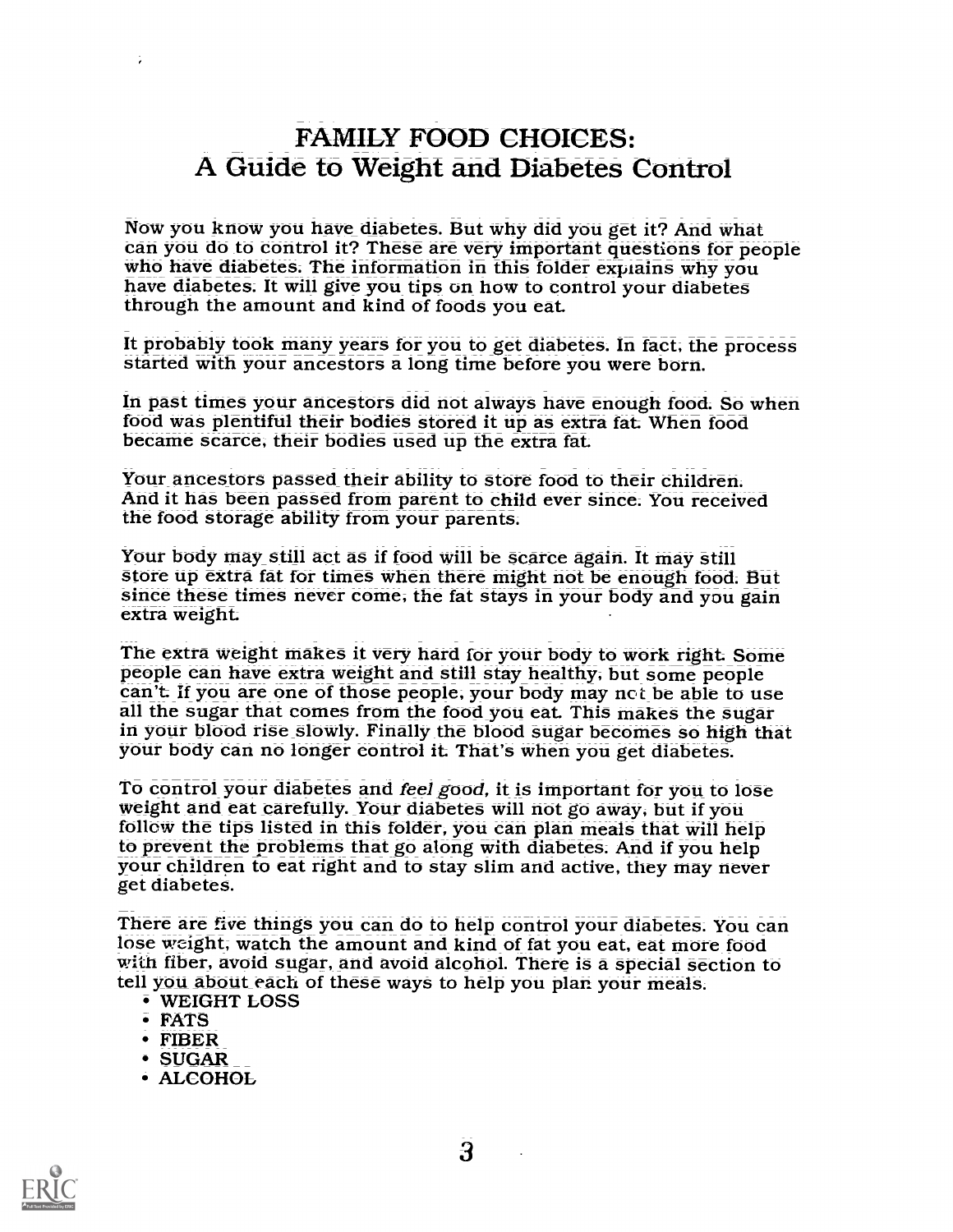

WEIGHT LOSS

FACTS: When you lose weight, you lose fat. With less fat, your body<br>can work better to control your blood sugar. Losing even a few pounds can often help control or lower your blood sugar.

### TIPS FOR WEIGHT LOSS

- MEASURE your food before eating it. This will help you think about how much you are eating. It will help you be sure you are not eating too much.
- CUT DOWN on the size of the meals you eat.
- INCREASE the amount you exercise each day. Be more active.
- BE CAREFUL about using "dietetic" food. Just because a food says it is "dietetic" does not mean it was made for people with diabetes.<br>Read the label! Some dietetic foods are low in salt, some have no<br>preservatives, or so
- USE IDEAS that have worked for others who have lost weight:
	- $\bullet$  Use a small plate  $\overline{-}$  it will seem like you have more to eat.
	- Pause for two minutes halfway through each meal.
	- Take smaller bites of food.
	- Chew each mouthful 20 times = notice the texture and flavor of each bite.
	- Completely finish one mouthful before you pick up the next bite.
	- Put your fork down between each bite.

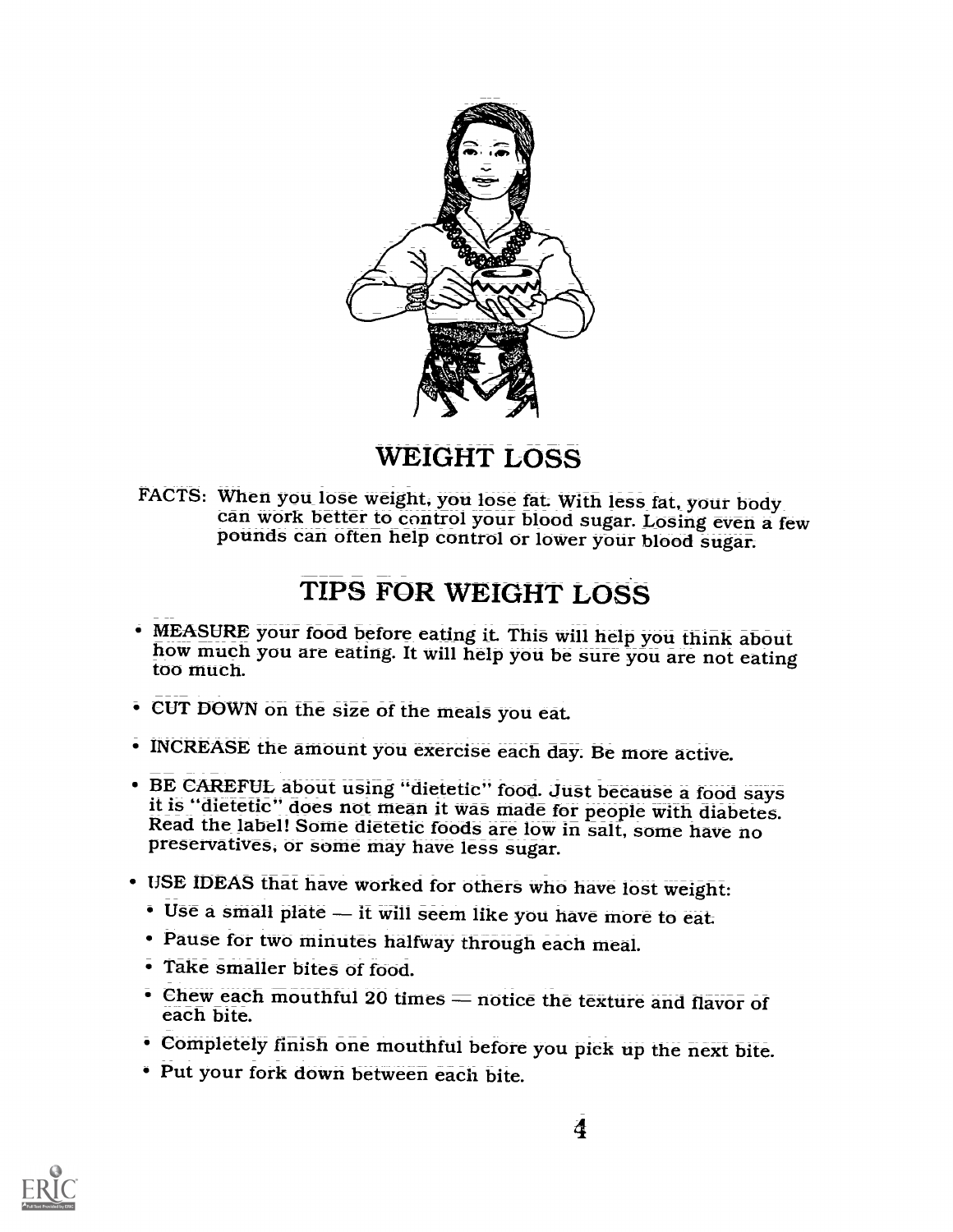- SIT DOWN at your table for all meals. If you eat during other activities such as watching TV, reading, or visiting friends, you may forget how much you are eating.
- KEEP SWEETS OUT OF SIGHT in a cupboard or a container you can't see through.
- **ENCOURAGE** the people you eat with to follow all of these ideas. It will make it easier for you, and it will help them to live healthier lives too!
- FOLLOW the ideas listed on the other pages. They will also help you to lose weight

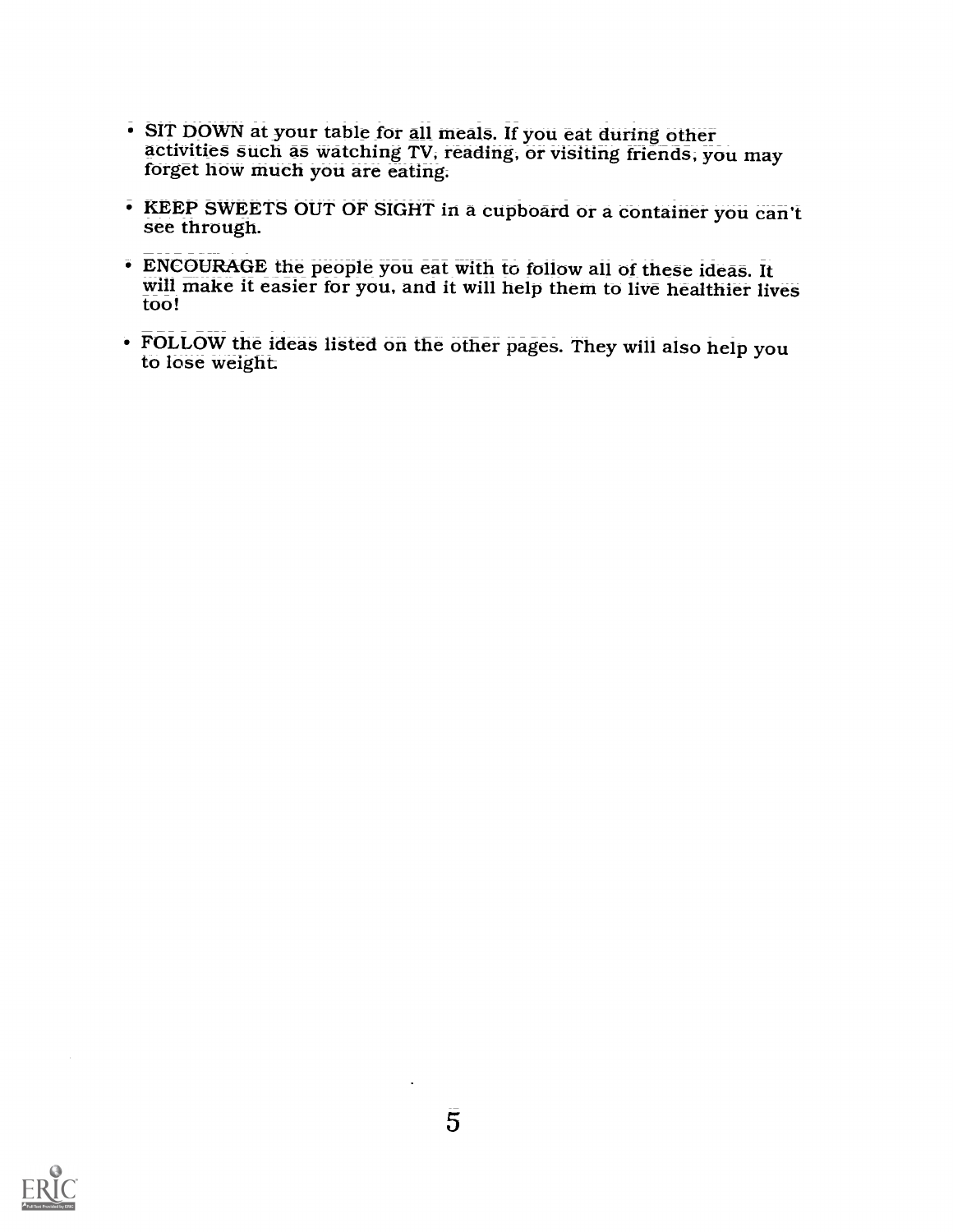#### FAT

FACTS: You can see the fat in some foods like lard and oil. But foods like meat, cheese and salad dressing have a lot of hidden fat that you cannot see.

FOODS WITH FAT: Choose foods that are lower in fat

- Meat/Fowl/Fish/Eggs
	- $\cdot$  Low Fat (use the most)  $-165$  calories in a small serving, about 3 ounces

chuck steak or roast round steak or roast flank and skirt steaks<br>rump of beef sirloin of beef tenderloin of beef chicken (no skin)<br>turkey (no skin) commodity canned chicken tripe rabbit dried beans, 1/2 cup cooked veal commodity vegetarian canned beans, V<sub>2</sub> cup fish tuna, water-packed commodity tuna salmon, V<sub>4</sub> cup clams oysters

sardines, drained, 3 scallops rump of pork deer buffalo lamb



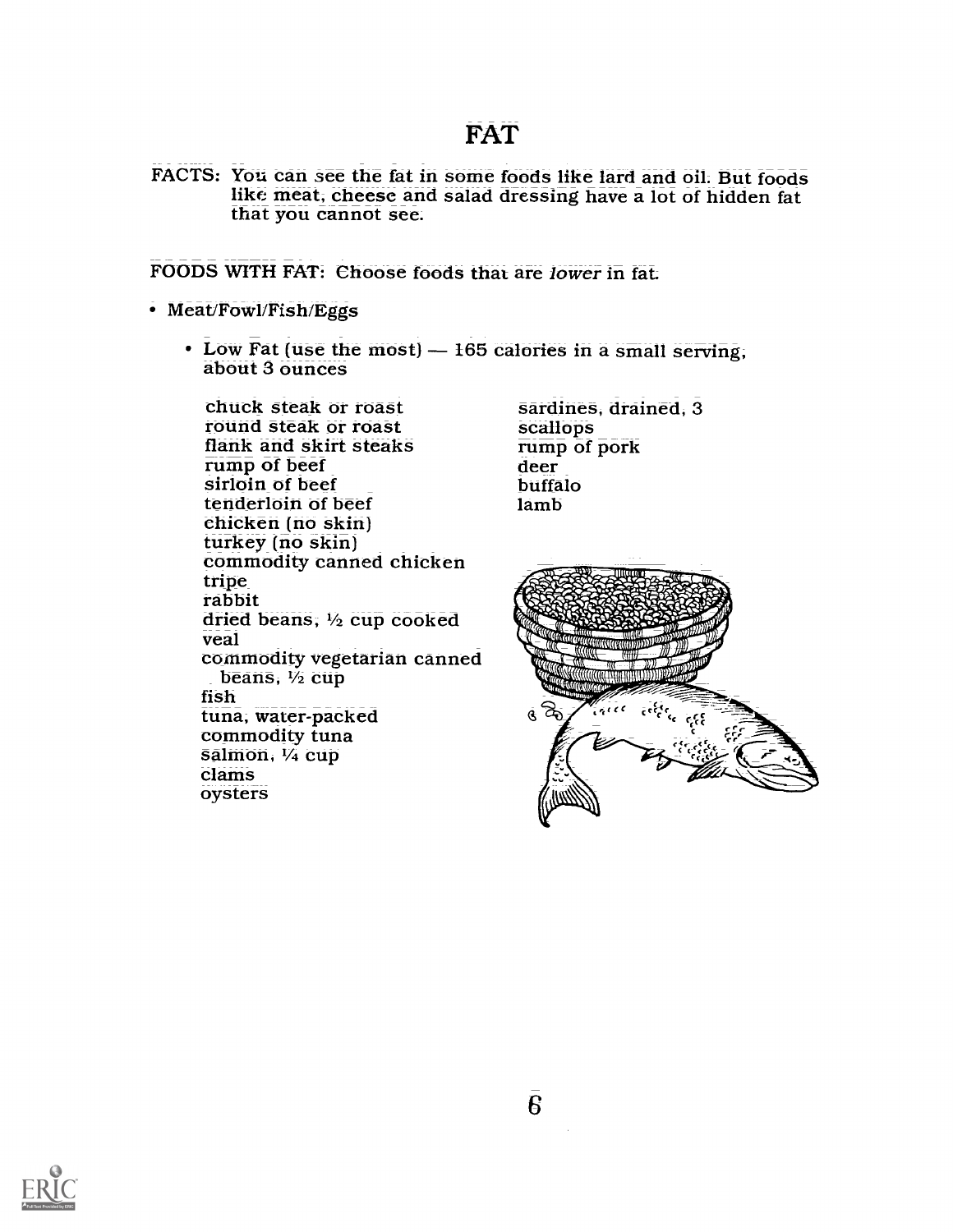• Medium Fat (use sometimes) - 215 calories per small serving, about 3 ounces

beef rib-eye<br>oxtail<br>80% lean ground beef commodity canned beef<br>pork loin commodity canned pork liver smoked ham (high salt) sweetbreads chipped or wafer-sliced meats

shoulder arm of pork Boston butt of pork Canadian bacon boiled ham neck bones tuna, canned in oil heart kidney egg, 1

- High Fat (use rarely) -- 300 calories per small serving, about 3 ounces
	- beef spareribs beef tongue beef brisket corned beef<br>ground beef eorned beef<br>ground beef bologna<br>hamburger bologna<br>commodity meat ball stew salami<br>(high salt) luncheon beef rib, roast, steak<br>pork chops<br>pork steak polish sausage duck
- Very High Fat (use hardly ever)
	- bacon salt-pork fatback



- Dairy: Milk and Cheese
	- $\cdot$  Low Fat (use more often)  $-$  Less than 100 calories for a serving

low fat cottage cheese,  $\frac{1}{2}$  cup dry powdered skim milk, 1/3 cup cheese made from all skim milk, 3 ounces skim milk, 1 cup

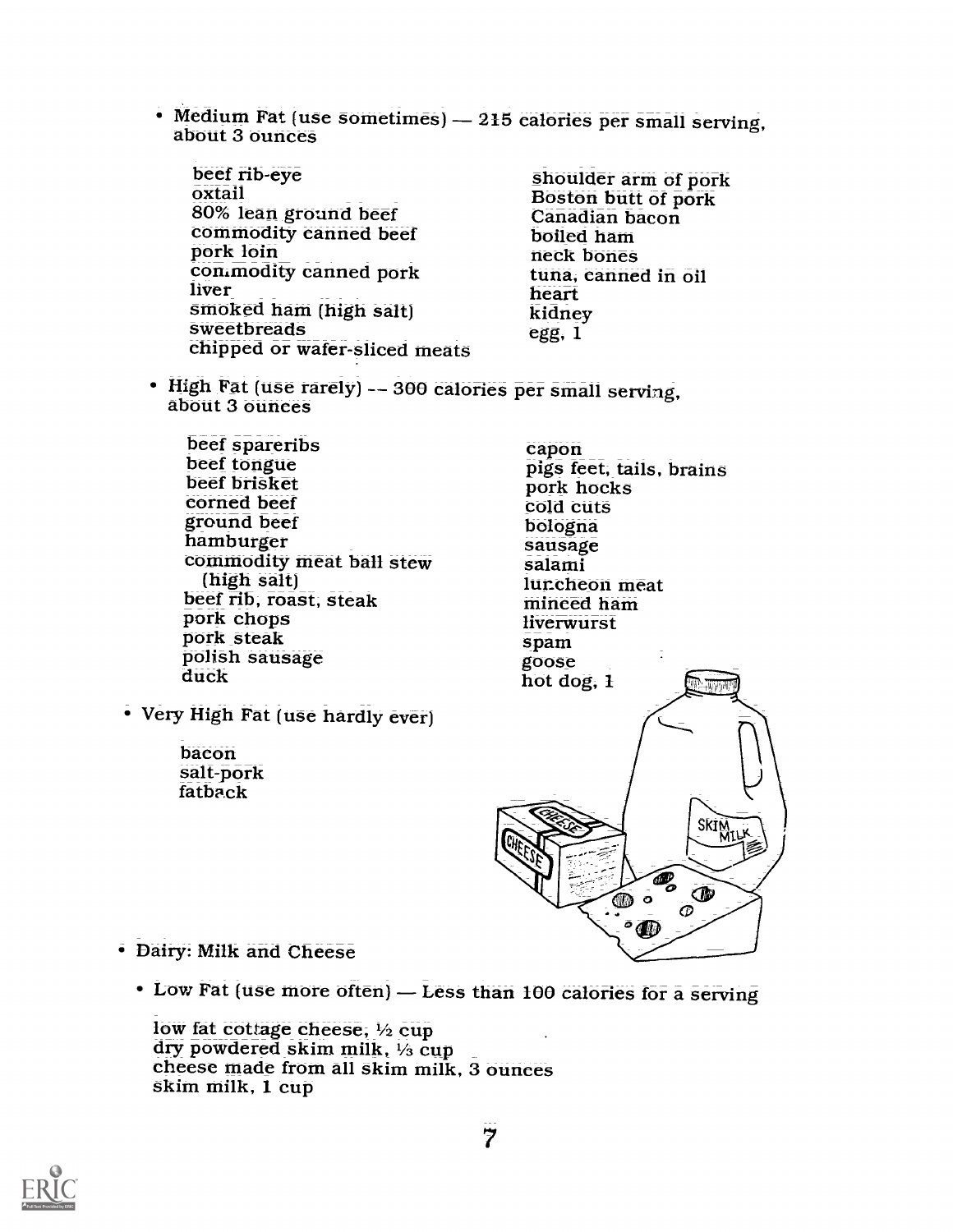$\bullet$  Medium Fat (use sometimes) - Between 100 and 150 calories for a serving

"lite" cheese, 3 ounces regular cottage cheese, 1/2 cup low fat yogurt, 1 cup low fat or 2% milk, 1 cup ice milk,  $\frac{1}{2}$  cup

 $\bullet$  High Fat (use rarely)  $-$  Between 150 and 200 calories for a serving

Mozzarella cheese, 3 ounces evaporated whole milk, 1/2 cup ice cream, <sup>1</sup>/2 cup<br>whole milk, 1 cup<br>plain yogurt, 1 cup

 $\bullet$  Very High Fat (use hardly ever) — Over 300 calories for a serving

commodity cheese, 3 ounces regular cheese, 3 ounces

- Oils and Fats have over twice as many calories as other foods. Even though all fats arc high in calories, some fats are less harmful for your heart and blood vessels. These fats come from vegetables.
	- U. Less Harmful For Your Heart and Blood Vessels (use sometimes, but in small amounts)

margarine (made from liquid corn oil, virginia peanuts<br>safflower oil, or soybean oil) walnuts<br>vegetable oil (sunflower, corn, mayonnaise vegetable oil (sunflower, corn, safflower, soybean, generic brand) almonds salad dressing<br>peanut butter pecans R sunflower seeds egetable tartar sauce **Hutter** Öil spanish pez nuts

- Bad For Your Heart and Blood Vessels (use rarely)
	- lard bacon butter coconut sour cream cream cheese

gravy<br>bacon fat coffee lighteners coffee cream whipping cream

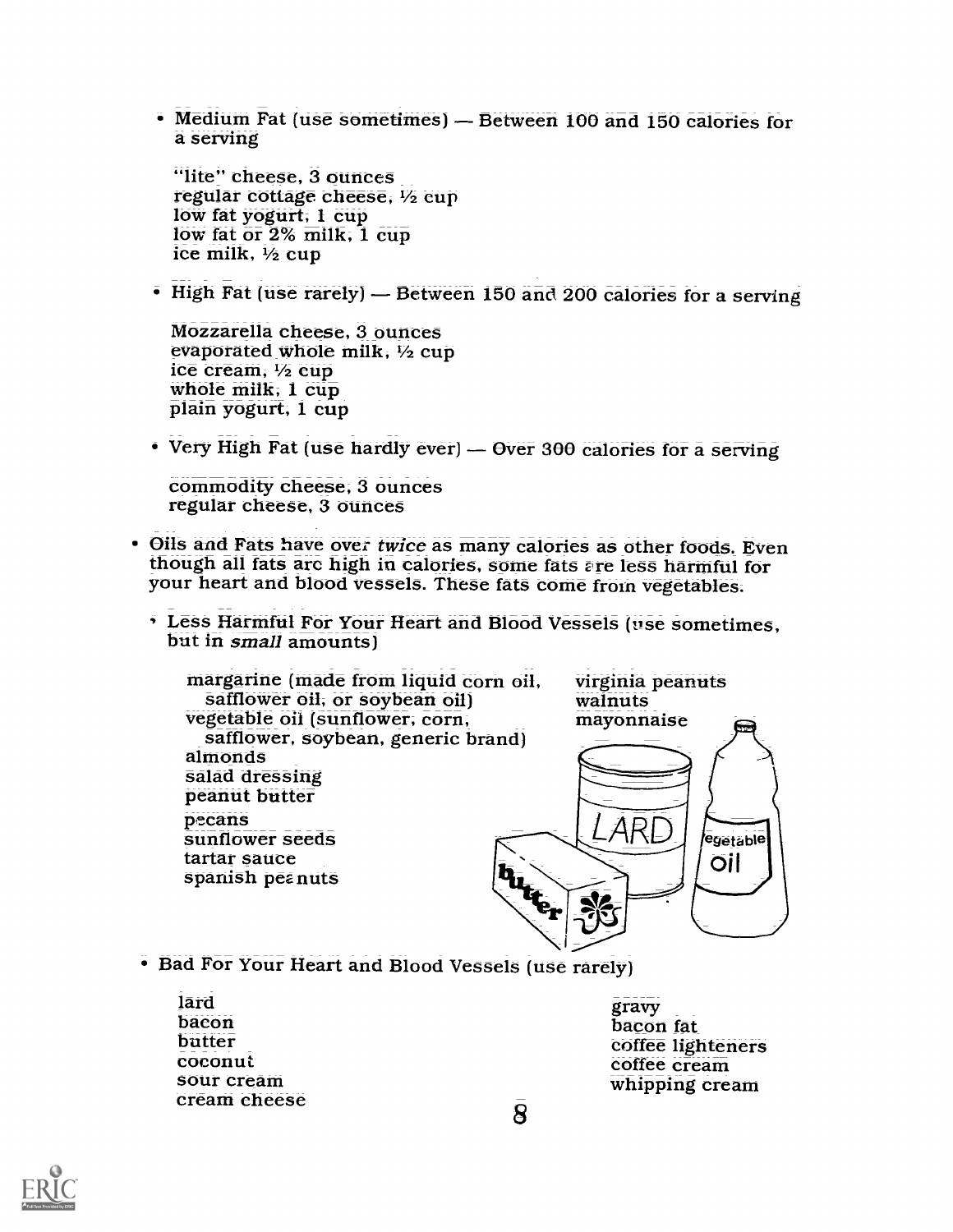## TIPS TO EAT LESS FAT

- TRY low-calorie salad dressings, or make your own without oil.
- USE unsalted broth instead of gravy on meat, potatoes, or noodles.
- USE skim milk, plain low-fat yogurt, and low-fat cottage cheese instead of whole milk, mayonnaise, sour cream, or butter.
- TRY whole wheat crackers, popcorn, or pretzels instead of potato chips or corn chips.
- GRILL meat in a dry pan or use PAM, or another low-calorie spray. Meat has its own fat. You do not need to cook it in more grease.
- TRIM the fat off meat before you cook it.
- TAKE the skin off chicken and other fowl before you cook it
- BAKE, BOIL, OR BROIL meats instead of frying.

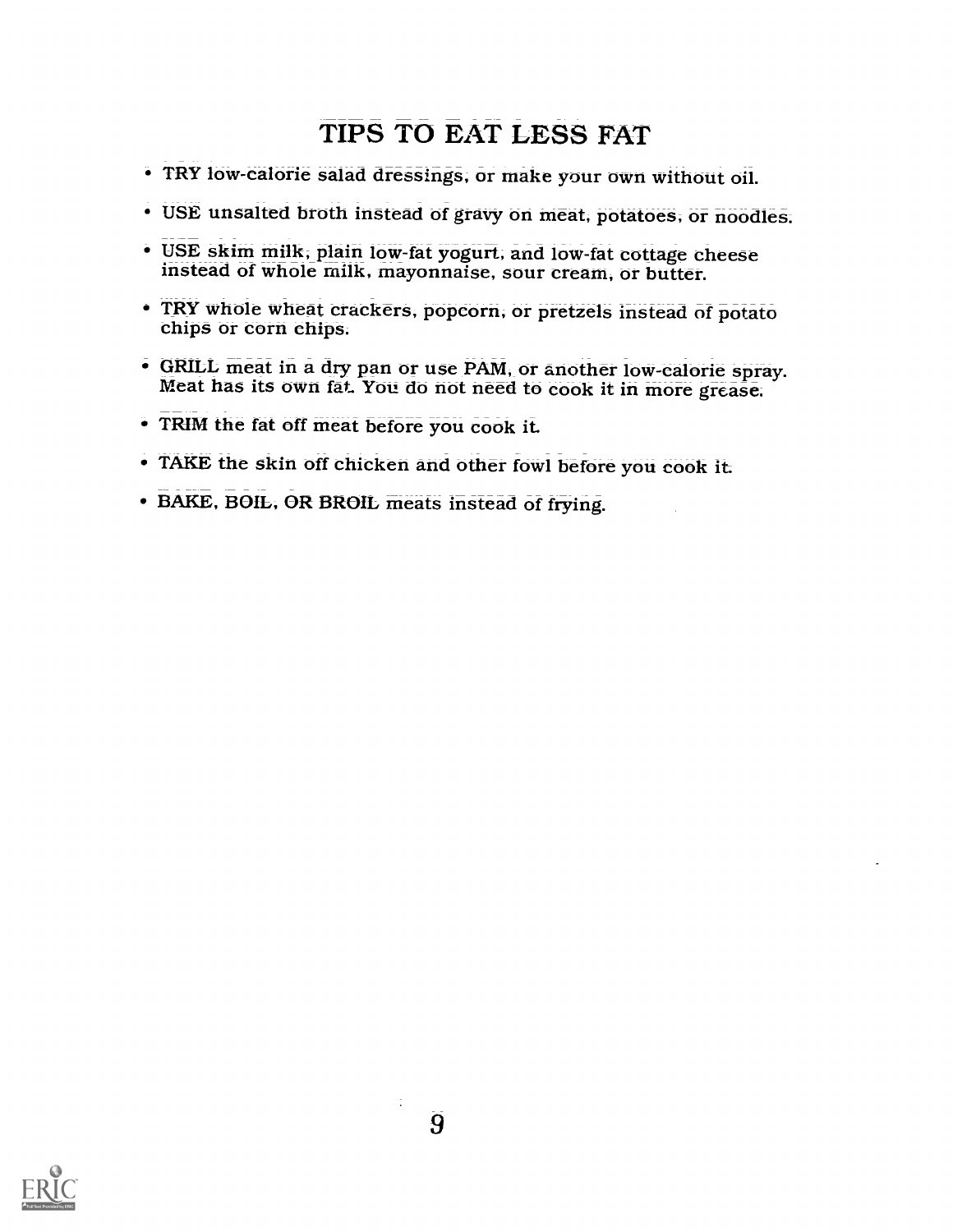#### FIBER

FACTS: All fiber comes from plants. Plant fiber is also called "bulk" or "roughage."

- Fiber is good for people with diabetes for two reasons:
	- It makes you feel fuller, so you eat less.
	- It lowers your blood sugar level.
- Fiber is found in fruits (such as apples), vegetables (such as broccoli), and starches (such as whole wheat bread).

FOODS WITH FIBER: Choose foods that are high in fiber.

- Vegetables
	- $\bullet$  High Fiber  $=$  2 grams or more of fiber per  $\frac{1}{2}$  cup serving

| tomatoes               |  |
|------------------------|--|
| cabbage, cooked        |  |
| okrā                   |  |
| spinach, cooked        |  |
| summer squash          |  |
| Brussel sprouts        |  |
| mustard greens. cooked |  |
|                        |  |

• Medium Fiber  $-$  1/2 to 2 grams of fiber per 1/2 cup serving

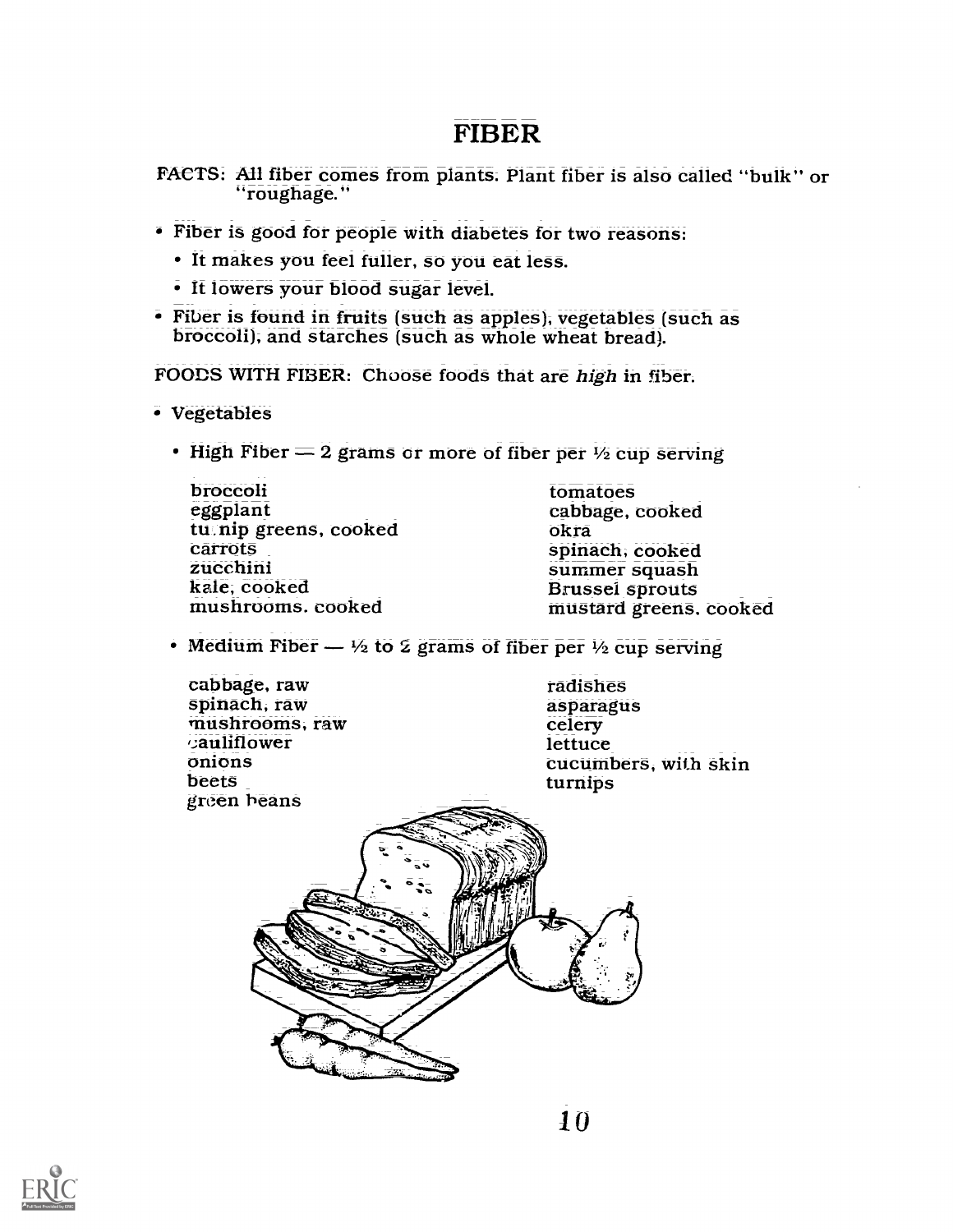Fruit and Fruit Juice

 $\ddot{\phantom{a}}$ 

 $\cdot$  High Fiber  $=$  2 or more grams of fiber per serving

| small apple with skin                                                                       | fresh or frozen cranberries                                                                   |
|---------------------------------------------------------------------------------------------|-----------------------------------------------------------------------------------------------|
| unsweetened applesauce, 1/2 cup                                                             | sweetened with diet                                                                           |
| raisins, 2 tablespoons                                                                      | sweetener, $\frac{1}{2}$ cup                                                                  |
| dried dates, 10                                                                             | small fresh pear                                                                              |
| fresh, canned, or frozen<br>blackberries, blueberries, or<br>raspberries, $\frac{1}{2}$ cup | canned pears, 1/2 cup<br>canned apples, 1/2 cup<br>dried or canned prunes, 2<br>dried figs, 2 |

small orange

 $\bullet$  Medium Fiber  $=$  1/2 to 2 grams of fiber per serving

| small cantalope, 1/4<br>honeydew melon, $\frac{1}{2}$ cup | fresh, frozen, or canned<br>strawberries, 1/2 cup |
|-----------------------------------------------------------|---------------------------------------------------|
| watermelon, 1 cup                                         | canned apricots, 4                                |
| grapefruit, 1/2 cup                                       | fresh or canned cherries,                         |
| canned fruit cocktail, 1/2 cup                            | $\frac{1}{2}$ cup                                 |
| fresh or canned pineapple, $\frac{1}{2}$ cup              | fresh grapes, $\frac{1}{2}$ cup                   |
| medium peach                                              | fresh or canned plums, 2                          |
| canned peaches, 1/2 cup                                   | tangerine                                         |
|                                                           | banana, $\frac{1}{2}$                             |

 $\bullet$  Low Fiber - less than  $\frac{1}{2}$  gram of fiber per serving

Fruit juices have very little fiber, but they have a lot of calories.

apple juice, 120 calories per cup grape juice, 160 calories per cup grapefruit juice, 100 calories per cup orange juice, 120 calories per cup prune juice, 200 calories per cup pineapple juice, 135 calories per cup

 $\ddot{\cdot}$ 

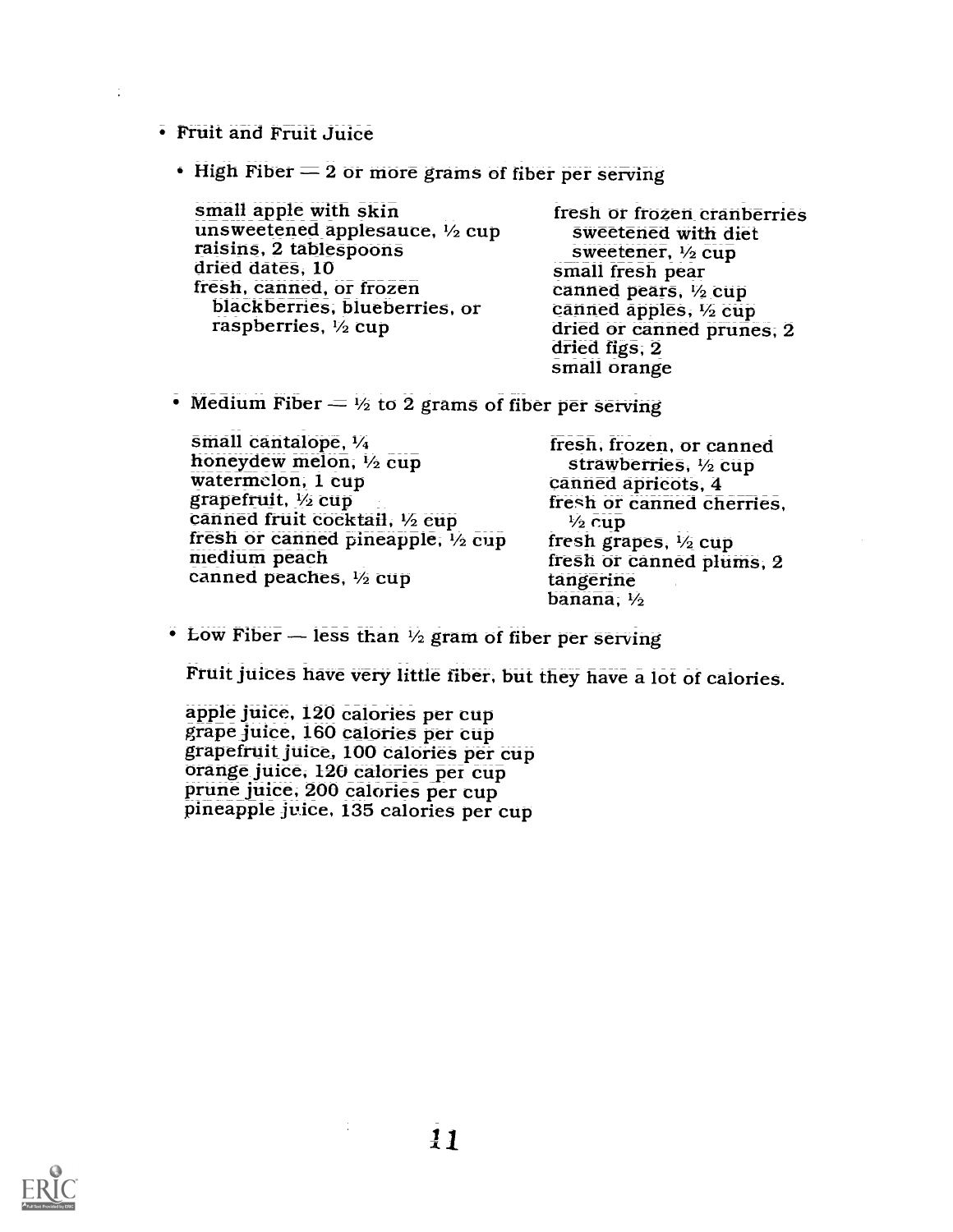• Starches

• High Fiber  $-1$  to 4 grams of fiber in a  $\frac{1}{2}$  cup serving

bran cereals<br>cereals — shredded wheat. oatmeal, cornflakes<br>beans  $=$  kidney, brown, lentils, lima, pinto, white sweet corn whole wheat flour and products pancakes<br>made from it = bread, parsnips<br>spaghetti, macaroni, crackers yams<br>pumpernickel bread popcorn

rye flour and products made<br>from it - bread, crackers corn meal and products made from it<br>potatoes brown rice pancakes or waffles yams winter squash green peas

 $\bullet$  Low Fiber — less than 1 gram of fiber in a  $\frac{1}{2}$  cup serving



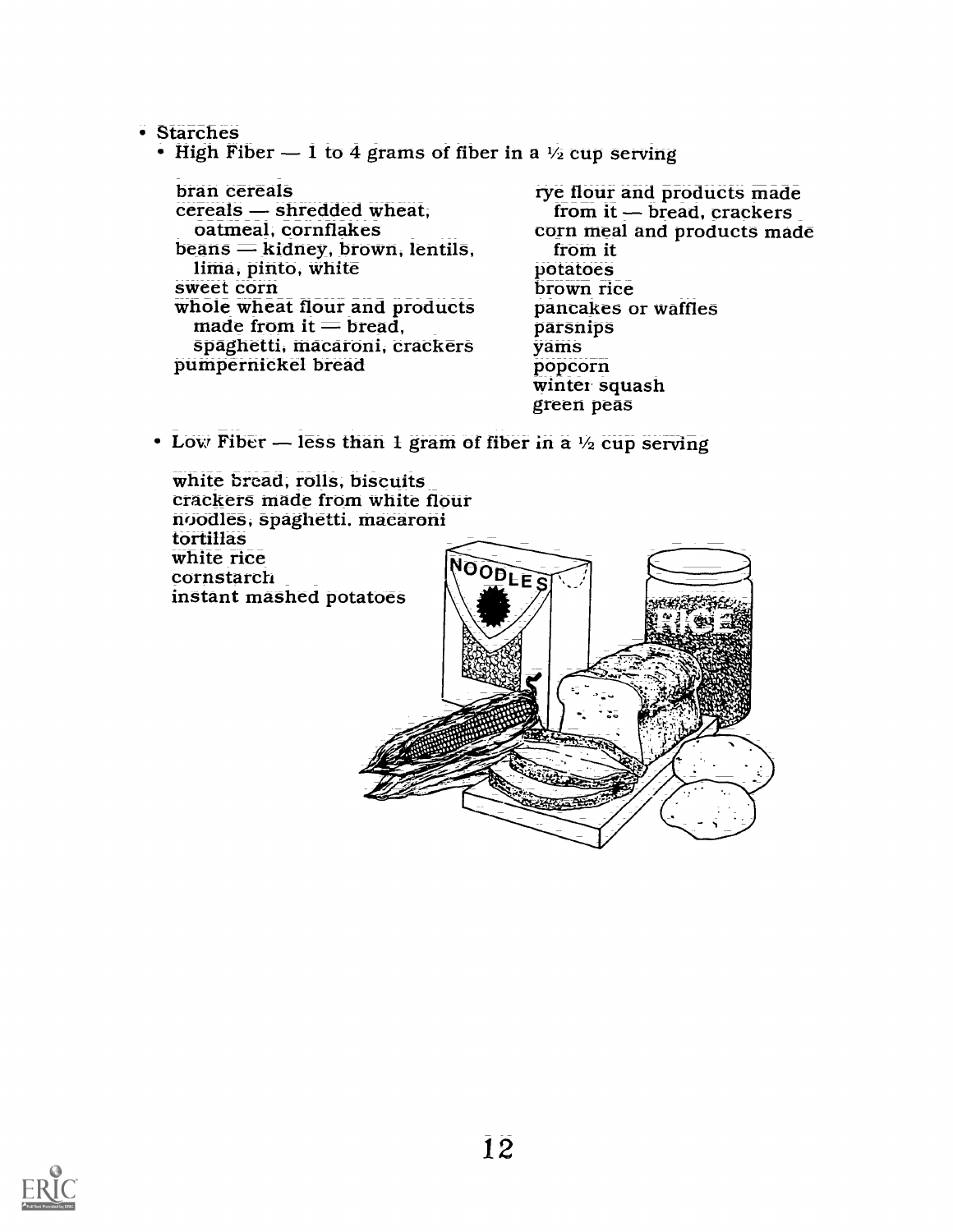#### TIPS TO EAT MORE FIBER

- CHANGE from low-fiber foods to high-fiber foods, one food at a time. This way you will help your body use the fiber without upsetting your stomach.
- BE CAREFUL NOT TO ADD FAT to fiber foods. Instead, season high:fiber foods with vinegar, lemon, herbs, spices, bouillon cubes, or diet salad dressing.
- EAT fresh fruit instead of canned fruit whenever fruit is in your meal plan.
- EAT the vegetables listed on the vegetable list for snacks. Take a<br>vegetable tray to potlucks and other social gatherings. (Remember corn, peas, and potatoes are not on the vegetable list. They are listed under the *starch* group. These foods have many calories, so you must limit these "starchy" vegetables!)
- EAT bran or fiber cereals instead of cereals without much bran or fiber.

| <b>Eat this</b>            | <b>Instead of this</b> |
|----------------------------|------------------------|
| bran cereal                | refined cereal         |
| whole wheat bread          | white bread            |
| boiled potatoes            | french fries           |
| boiled potatoes with skins | mashed potatoes        |
| oatmeal                    | farina                 |
| orange                     | orange juice           |
| bran muffins               | plain muffins          |
| corn bread                 | biscuit                |
| corn tortilla              | flour tortilla         |

- WHEN EATING OUT
	- Order sandwiches with lettuce and tomato.
	- Order sandwiches with whole wheat bread.
	- Order pizza with onions, green peppers, and mushrooms (leave off hamburger, pepperoni, and sausage) and remember to eat pizza as an occasional treat.
	- Eat out at places with salad bars.
	- Order a dinner salad with your sandwich.

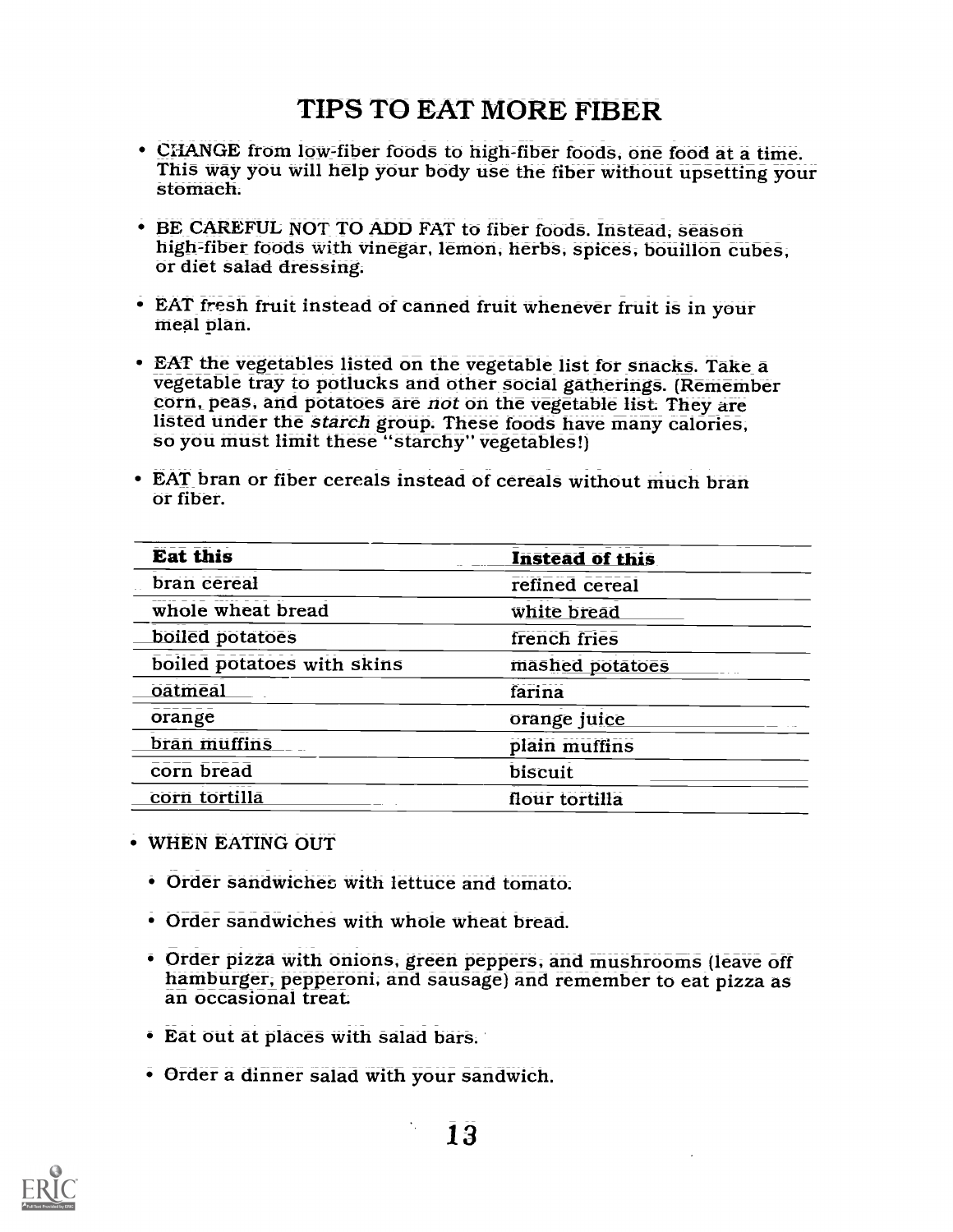#### SUGAR

- FACTS: Sugar is found in many different kinds of food, and is called by many names (such as sucrose, dextrose, or corn syrup).
- Any food that has a lot of sugar in it is bad for your diabetes for two reasons:
	- Sugar has a lot of calories, but very little nutrition.
	- Sugar causes your blood sugar to go up quickly.
- It is hard to avoid sugar because it tastes so good.

FOODS WITH SUGAR: Avoid these foods.

- Candy
- Table sugar, jam, jelly, syrup, honey, molasses, and maple syrup
- Regular canned fruits



- Sweetened cereals
- Cakes, pies, cookies and other sweet desserts

#### TIPS TO EAT LESS SUGAR

- DRINK sugar-free soft drinks, diet Koolaid®, coffee, and tea.
- USE low-calorie sweeteners instead of sugar. You will see these listed under several names. You may notice these names on diet soft drinks and other reduced-calorie foods.
	- Saccharin Sweet 'n Low, Sucaryl, Sweet 10
	- Aspartame<br>Equal, Nutrasweet
- AVOID table sugar, jam, jelly, syrup, honey, and molasses.
- BUY fruits canned without sugar syrup. If you have to use fruit canned in sugar syntp, rinse the fruit off with water before eating it.



PU SU